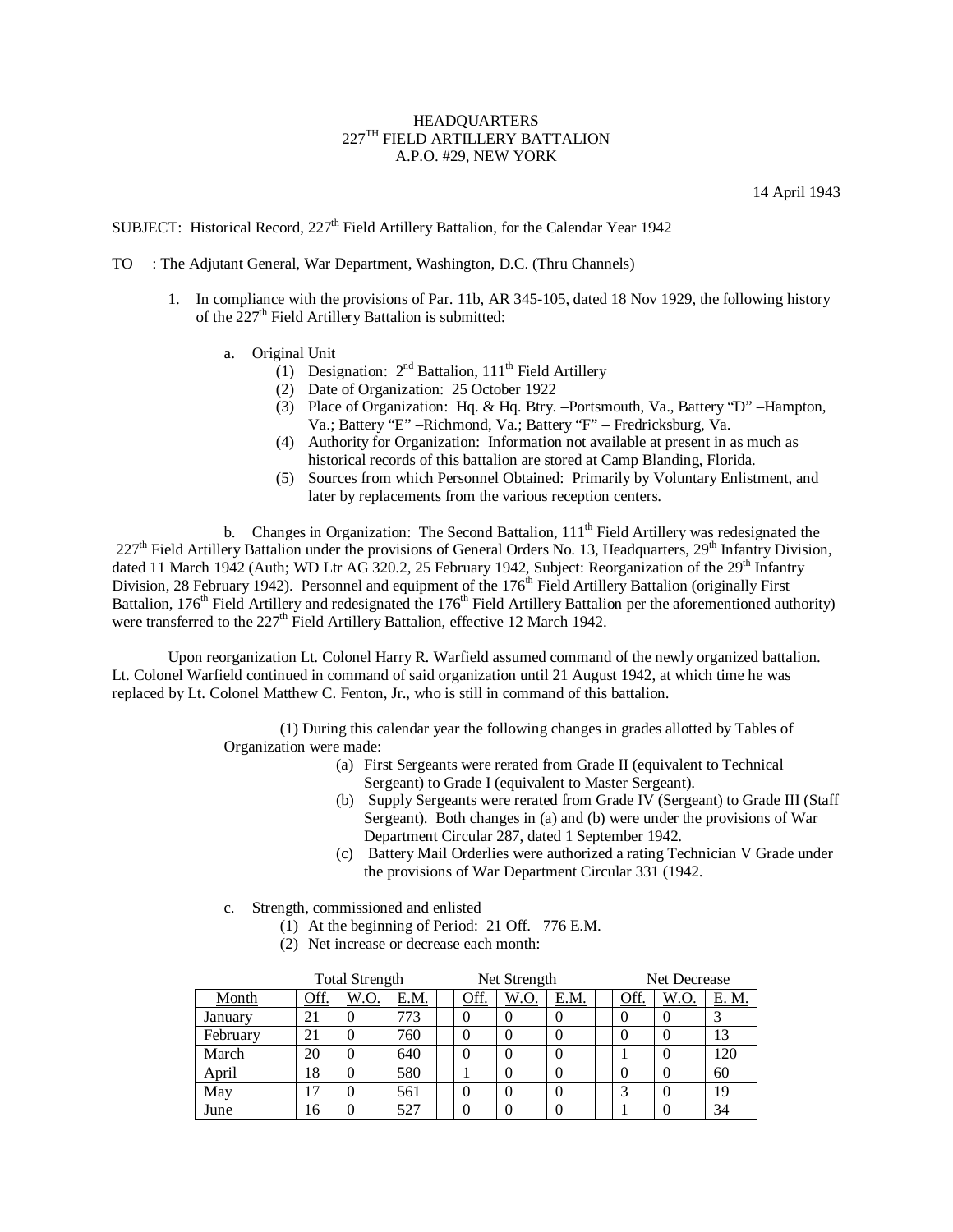| July      | 19       | 508 |            |  |  | 19 |
|-----------|----------|-----|------------|--|--|----|
| August    | 28       | 496 | $\sqrt{2}$ |  |  | 12 |
| September | 28       | 456 |            |  |  | 40 |
| October   | 28       | 444 |            |  |  | 12 |
| November  | 28       | 442 |            |  |  |    |
| December  | 21<br>эι | 438 | $\sqrt{2}$ |  |  |    |

d. Stations of unit or parts thereof:

- (1) This battalion was stationed at Fort George G. Meade, Maryland from the date of induction, 3 February 1941, until 30 April 1942. This unit departed from Fort George G. Meade, Md. By truck at 0915, 30 April 1942. Arrived at A. P. Hill Military Reservation, Virginia 1430 same dated. Roads –good; Weather –Warm. Distance traveled – 91 miles. This was a permanent change of station.
- (2) Permanent change of station from A.P, Hill Military Reservation, Virginia to Camp Blanding Florida (via Carolina Maneuver Area). Departed A.P. Hill Mil. Res. By truck at 0830, 7 July 1942. Arrived Stanton State Park, Va. 1652 same date. Distance traveled – 187 miles. Roads – Good; Weather – Warm. Departed Stanton State Park, Va. by truck 0730, 8 July 1942. Arrived at Carolina Manuever Area in vicinity of Polkton, N.C. at 1658 same date. Distance traveled – 196 miles. Roads – Fair; Weather – Very Warm. From 9 July to 16 August 1942 this organization was engaged in the various maneuver

exercises held by VI Corps.

Departed from bivouac area in Carolina Manuever Area by truck at 0900, 17

August 1942. Arrived at bivouac area just outside St. George, S.C., 1600 same date. Distance traveled -146 miles. Roads – Fair; Weather-Very Warm.

Departed St. George, S.C. 0745, 18 August. Arrived bivouac area at Camp

Stewart, Ga. 1630 same date. Distance traveled -126 miles. Roads – Good; Weather – Rainy and warm. Departed Camp Stewart, Ga. By truck 1000, 19 August. Arrived Camp

Blanding, Florida at 1830 same date. Distance traveled – 190 miles. Roads – Good; Weather – Very Warm.

(3) Temporary change of station from Camp Blanding, Florida to Camp Kilmer, New Jersery (Overseas Staging Area) prior to departure for overseas duty.

 Departed Camp Blanding, Florida by rail at 2300, 20 September 1942. Arrived Camp Kilmer, N. J. 0400, 21 September 1942. Distance traveled – 985 miles.

Weather – Rainy and warm. Morale – High.

(4) Permanent change of station from Camp Kilmer, New Jersey to European Theater of Operations.

Departed Camp Kilmer, N.J. by rail at 1930 for New York Port of

Embarkation. Arrived NYPE 2345, at which time boarded ship. Sailed on Queen Elizabeth at 1500, 5 October 1942.

 Arrived at Gourock, Scotland 1400, 11 Octocber 1942. Left boat via ferry to dock, at which point we boarded train. Traveled all night, arriving at Banbury, Eng. 0730. Traveled by truck from Banbury to Wyckham Park, Eng., at which point our headquarters was established.

After arrival of this unit in the ETO, the 227<sup>th</sup> Field Artillery Battalion plus Batteries "A" and "B" of the 224<sup>th</sup> Field Artillery Battalion were placed on detached service with Western Base Section, Services of Supply, ETOUSA. The units of this battalion were attached to an Engineer Labor Pool. Staticons of the various batteries are listed below:

Headquarters Battery

Departed Banbury, Eng by train at 0730, 24 October 1942. Arrived Rhyl, North Wales 1230. Traveled by truck from Rhyl, R.R. Station to Kinmel Park Camp. Weather –Fair.

Departed Kenmel Park Camp 0800, 11 November 1942 by truck. Arrived at Arrowe Park, Birks, Eng. At 1015 same date. Distances traveled -42 miles. Roads –Fair; Weather – Rainy and cold.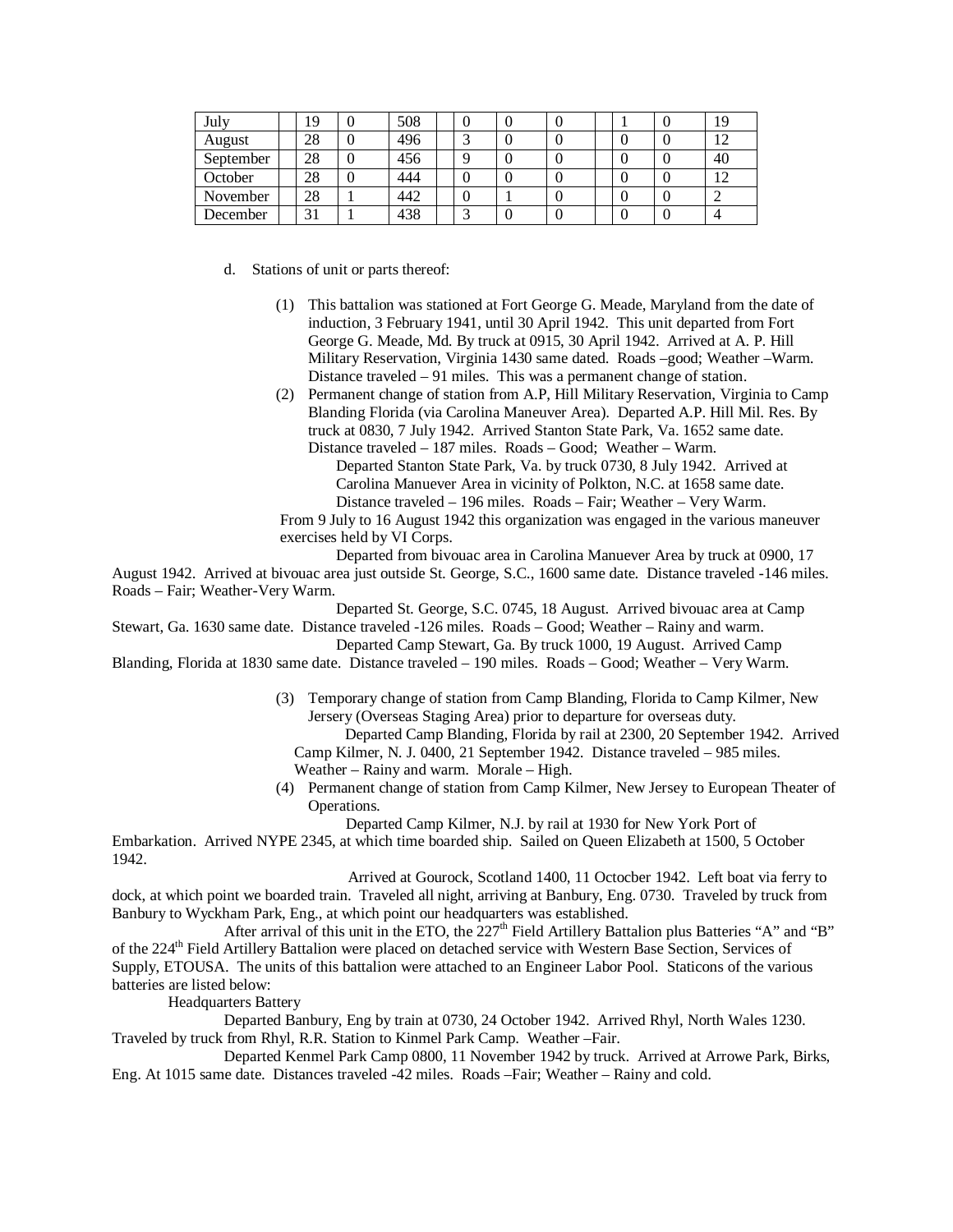Departed from Arrowe Park by truck to Birkenhead R.R. Station at 1015, 9 December 1942. Departed from Birkenhead by train at 1145. Arrived at Tidworth Barracks, Eng. 2355 and joined the Division for the first time since departure from NYPE.

Battery "A"

Departed from Banbury, Eng. By train at 0945, 24 October 1942. Arrived at Pilling, Eng. 1700, same dated. Distance traveled 150 miles. Weather – Cold.

Departed from Pilling at 0800, 11 November, traveled by bus 5 miles to R.R. Station; boarded train at 0830. Arrived Tredegar, South Wales 2000 same date. At this point boarded trucks and traveled 20 miles to Newport, Eng. Arrived at Newport 2200 same dated. Distance traveled in all 240 miles. Weather –Cold and damp. Departed Newport, Eng. By truck, 30 November 1942 and traveled 3 miles to R.R. Station;

boarded train at that point. Arrived Tidworth Barracks 1930 same date. Distance traveled – 60 miles. Weather – Fair.

Battery "B"

Departed Banbury, Eng. 1000, 24 October 1942. Arrived Aintree, Eng. 1730. Weather – Fair. Departed Aintree by truck 0800, 30 October 1942. Arrived Maghull, Eng. 1015 same date.

Distance traveled – 4 miles. Roads – Fair. Weather – Cloudy and Cold.

Departed Maghull, Eng. By truck 0945, 11 November 1942. Arrived Preston, Eng. 1205. Roads – Good; Weather-Fair and Cold.

Departed from Preston, Eng. By train at 0900, 29 November 1942. Arrived Tidworth Barracks, Eng. At 2300. Weather-Cool.

Battery "C"

Departed from Banbury, Eng. At 1000, 24 October 1942. Arrived at Maghull, Eng. 1730 P.M. Weather – Fair.

Departed Maghull, Eng. By truck at 1451, 10 November 1942. Arrived Aschurch, Eng. 2300, same date. Weather – Fair

Departed Aschurch 1330, 8 December 1942 by train. Arrived Tidworth Barracks 1900, same date. Distance traveled -65 miles. Weather – Fair.

"Service Battery"

Departed from Banbury, Eng. By train at 0730, 24 October 1942. Arrived Rhyl, North Wales at 1230. Traveled by truck from Rhyl R.R. Station to Kinmel Park Camp. Weather – Fair.

Departed from Kinmel Park Camp by truck at 0830, 31 October 1942. Arrived at Maghull, Eng. At 1045 same date. Roads – Good. Weather – Cold.

Departed from Maghull, Eng. 0930, 9 December 1942. Arrived Birkenhead R.R. Station 1030. Boarded train, along with Headquarters Battery; traveled to Tidworth Barracks, arriving at that station at 2355 same date. Weather – Rainy and cold.

The Medical Detachment of this Battalion was split up among the several batteries during this entire tour of duty.

e. Marches

(1) Fort George G. Meade, Maryland to Camp Edwards, Massechusetts to participate in General Headquarters Artillery Exercises.

 Departed Fort Geo. Meade, Md. By truck at 0800, 28 March 1942. Arriced Fort Dix, N. J. 1615 same date. Distance traveled -163 miles. Roads = Very Good; Weather – Cold and Blustery.

 Departed Fort George G. Meade, Md. By truck at 0800, 28 March 1942. Arrived Fort Dix, N.J. 1615 same date. Distance traveled – 163 miles. Roads – Very Good; Weather Cold and Blustery.

 Departed Fort Dix, N.J. by truck at 0300, 29 March 1942. Arrived at Orange Street Armory, New Haven, Connecticut at 1120 same date. Distance traveled – 159 miles. Roads – Slippery; Weather –Cold.